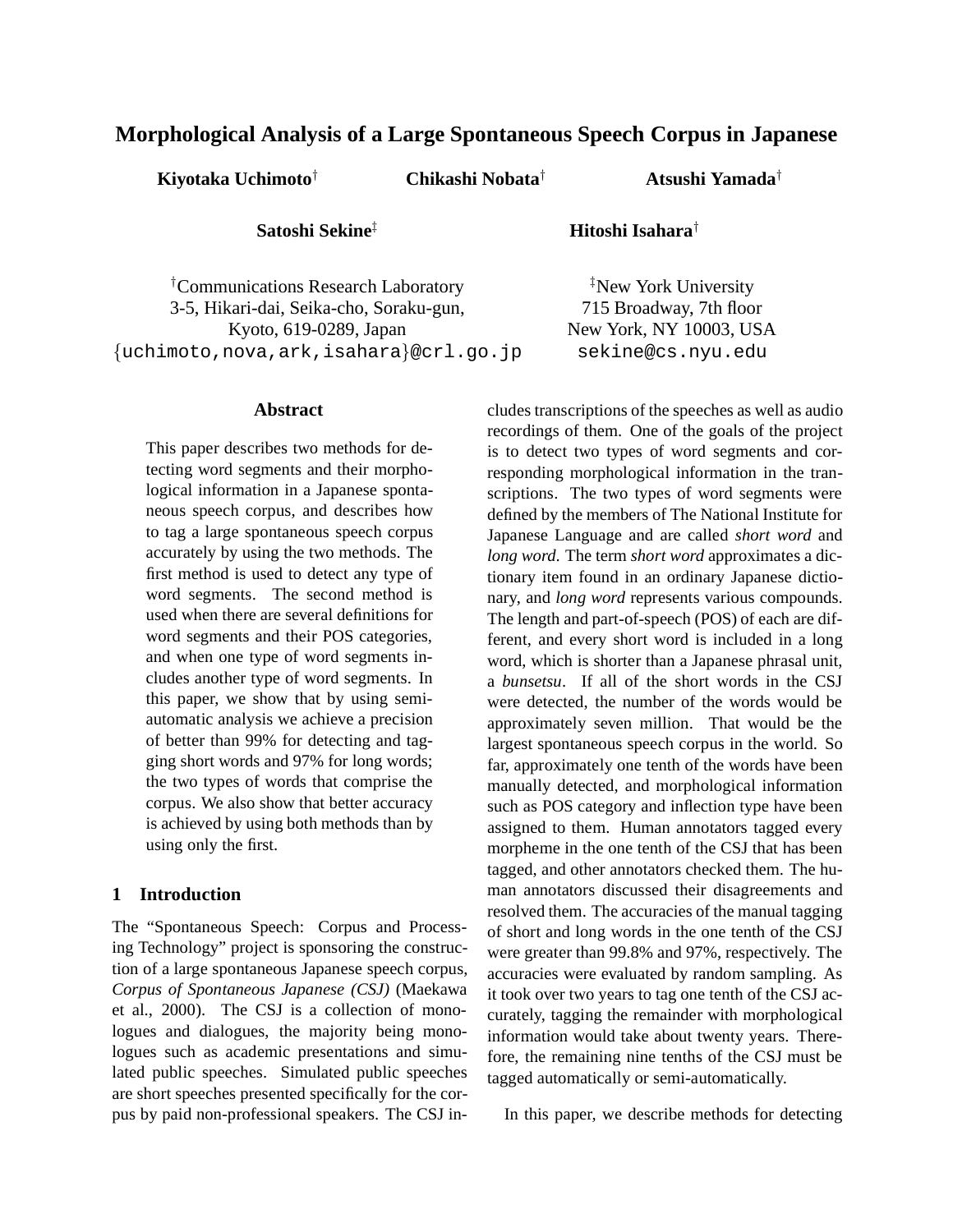the two types of word segments and corresponding morphological information. We also describe how to tag a large spontaneous speech corpus accurately. Henceforth, we call the two types of word segments *short word* and *long word* respectively, or merely *morphemes*. We use the term *morphological analysis* for the process of segmenting a given sentence into a row of morphemes and assigning to each morpheme grammatical attributes such as a POS category.

# **2 Problems and Their Solutions**

As we mentioned in Section 1, tagging the whole of the CSJ manually would be difficult. Therefore, we are taking a semi-automatic approach. This section describes major problems in tagging a large spontaneous speech corpus with high precision in a semiautomatic way, and our solutions to those problems.

One of the most important problems in morphological analysis is that posed by unknown words, which are words found in neither a dictionary nor a training corpus. Two statistical approaches have been applied to this problem. One is to find unknown words from corpora and put them into a dictionary (e.g., (Mori and Nagao, 1996)), and the other is to estimate a model that can identify unknown words correctly (e.g., (Kashioka et al., 1997; Nagata, 1999)). Uchimoto et al. used both approaches. They proposed a morphological analysis method based on a maximum entropy (ME) model (Uchimoto et al., 2001). Their method uses a model that estimates how likely a string is to be a morpheme as its probability, and thus it has a potential to overcome the unknown word problem. Therefore, we use their method for morphological analysis of the CSJ. However, Uchimoto et al. reported that the accuracy of automatic word segmentation and POS tagging was 94 points in F-measure (Uchimoto et al., 2002). That is much lower than the accuracy obtained by manual tagging. Several problems led to this inaccuracy. In the following, we describe these problems and our solutions to them.

• Fillers and disfluencies

Fillers and disfluencies are characteristic expressions often used in spoken language, but they are randomly inserted into text, so detecting their segmentation is difficult. In the CSJ, they are tagged manually. Therefore, we first delete fillers and disfluencies and then put them back in their original place after analyzing a text.

• Accuracy for unknown words

The *morpheme model* that will be described in Section 3.1 can detect word segments and their POS categories even for unknown words. However, the accuracy for unknown words is lower than that for known words. One of the solutions is to use dictionaries developed for a corpus on another domain to reduce the number of unknown words, but the improvement achieved is slight (Uchimoto et al., 2002). We believe that the reason for this is that definitions of a word segment and its POS category depend on a particular corpus, and the definitions from corpus to corpus differ word by word. Therefore, we need to put only words extracted from the same corpus into a dictionary. We are manually examining words that are detected by the morpheme model but that are not found in a dictionary. We are also manually examining those words that the morpheme model estimated as having low probability. During the process of manual examination, if we find words that are not found in a dictionary, those words are then put into a dictionary. Section 4.2.1 will describe the accuracy of detecting unknown words and show how much those words contribute to improving the morphological analysis accuracy when they are detected and put into a dictionary.

• Insufficiency of features

The model currently used for morphological analysis considers the information of a target morpheme and that of an adjacent morpheme on the left. To improve the model, we need to consider the information of two or more morphemes on the left of the target morpheme. However, too much information often leads to overtraining the model. Using all the information makes training the model difficult when there is too much of it. Therefore, the best way to improve the accuracy of the morphological information in the CSJ within the limited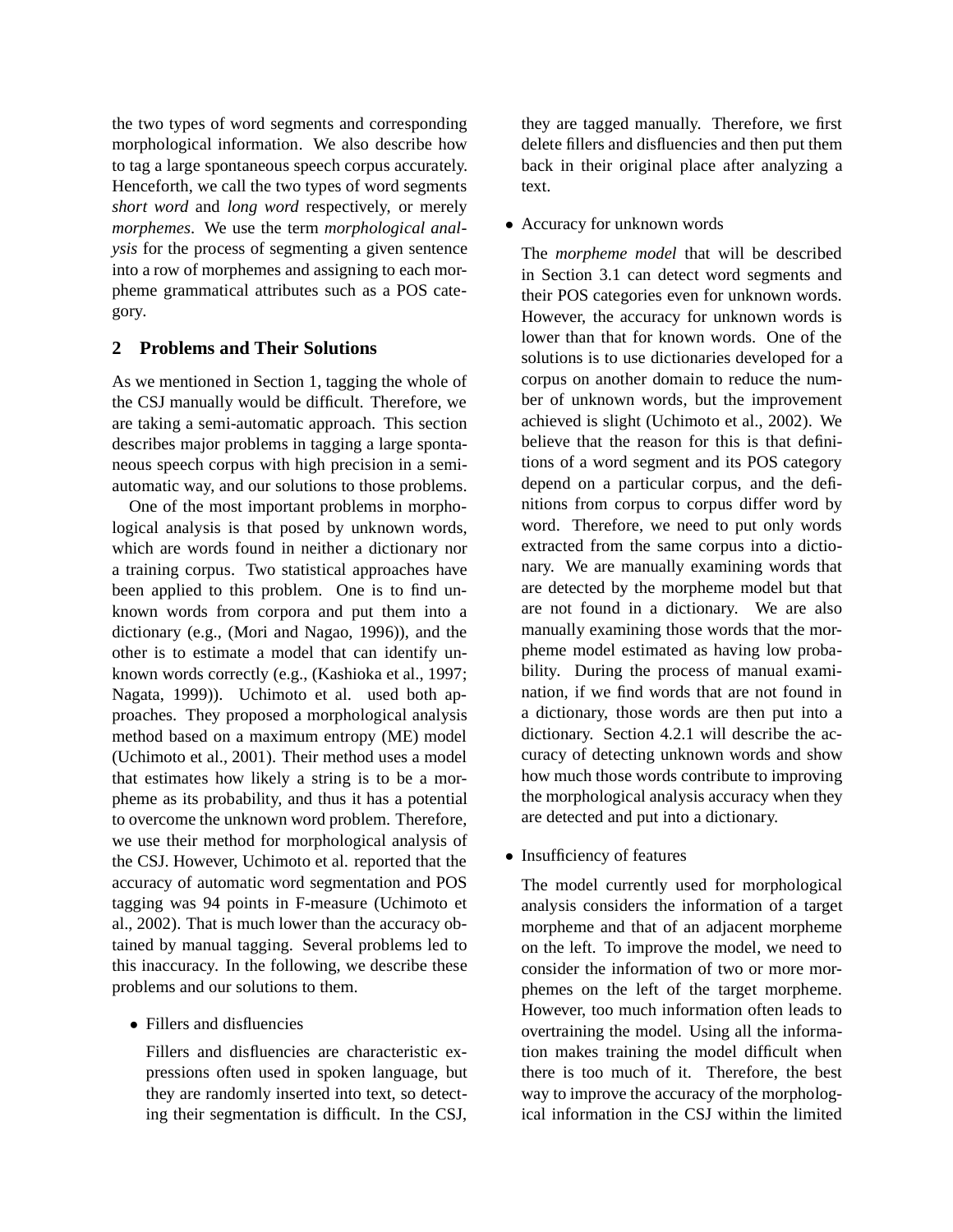time available to us is to examine and revise the errors of automatic morphological analysis and to improve the model. We assume that the smaller the probability estimated by a model for an output morpheme is, then the greater the likelihood is that the output morpheme is wrong. Therefore, we examine output morphemes in ascending order of their probabilities. The expected improvement of the accuracy of the morphological information in the whole of the CSJ will be described in Section 4.2.1

Another problem concerning unknown words is that the cost of manual examination is high when there are several definitions for word segments and their POS categories. Since there are two types of word definitions in the CSJ, the cost would double. Therefore, to reduce the cost, we propose another method for detecting word segments and their POS categories. The method will be described in Section 3.2, and the advantages of the method will be described in Section 4.2.2

The next problem described here is one that we have to solve to make a language model for automatic speech recognition.

• Pronunciation

Pronunciation of each word is indispensable for making a language model for automatic speech recognition. In the CSJ, pronunciation is transcribed separately from the basic form written by using *kanji* and *hiragana* characters as shown in Fig. 1. Text targeted for morpho-

| Basic form                  |    | Pronunciation |
|-----------------------------|----|---------------|
| 0017 00051.425-00052.869 L: |    |               |
| Œ                           | Œ. |               |
| $001800053073-000545031:$   |    |               |
| 0019 00054.707-00056.341 L: |    |               |

"Well, I'm going to talk about morphological analysis."

Figure 1: Example of transcription.

logical analysis is the basic form of the CSJ and it does not have information on actual pronunciation. The result of morphological analysis, therefore, is a row of morphemes that do not have information on actual pronunciation. To estimate actual pronunciation by using only the basic form and a dictionary is impossible. Therefore, actual pronunciation is assigned to results of morphological analysis by aligning the basic form and pronunciation in the CSJ. First, the results of morphological analysis, namely, the morphemes, are transliterated into *katakana* characters by using a dictionary, and then they are aligned with pronunciation in the CSJ by using a dynamic programming method.

In this paper, we will mainly discuss methods for detecting word segments and their POS categories in the whole of the CSJ.

# **3 Models and Algorithms**

This section describes two methods for detecting word segments and their POS categories. The first method uses morpheme models and is used to detect any type of word segment. The second method uses a chunking model and is only used to detect long word segments.

# **3.1 Morpheme Model**

Given a tokenized test corpus, namely a set of strings, the problem of Japanese morphological analysis can be reduced to the problem of assigning one of two tags to each string in a sentence. A string is tagged with a 1 or a 0 to indicate whether it is a morpheme. When a string is a morpheme, a grammatical attribute is assigned to it. A tag designated as a 1 is thus assigned one of a number, *n*, of grammatical attributes assigned to morphemes, and the problem becomes to assign an attribute (from 0 to *n*) to every string in a given sentence.

We define a model that estimates the likelihood that a given string is a morpheme and has a grammatical attribute  $i(1 \leq i \leq n)$  as a *morpheme model*. We implemented this model within an ME modeling framework (Jaynes, 1957; Jaynes, 1979; Berger et al., 1996). The model is represented by Eq. (1):

$$
p_{\lambda}(a|b) = \frac{\exp\left(\sum_{i,j}\lambda_{i,j}g_{i,j}(a,b)\right)}{Z_{\lambda}(b)} \tag{1}
$$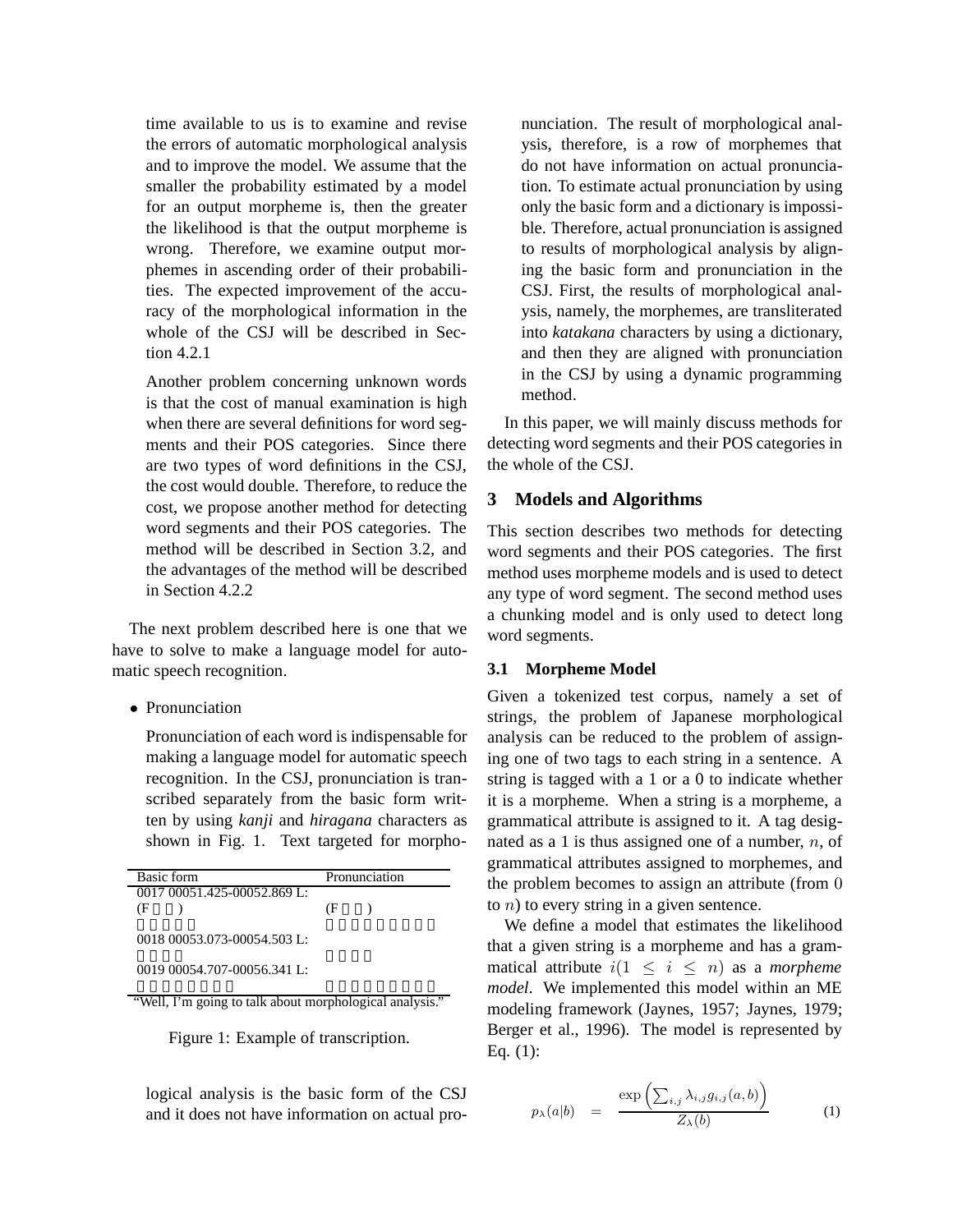|            | Short word                 |                      |                                   |      | Long word                                                                  |                        |            |                                     |
|------------|----------------------------|----------------------|-----------------------------------|------|----------------------------------------------------------------------------|------------------------|------------|-------------------------------------|
| Word       | Pronunciation              | <b>POS</b>           | Others                            | Word | Pronunciation                                                              |                        | <b>POS</b> | Others                              |
| (form)     | (keitai)                   | Noun                 |                                   |      | (morphological<br>analysis)                                                | (keitaisokaiseki) Noun |            |                                     |
| (element)  | (so)                       | Suffix               |                                   |      |                                                                            |                        |            |                                     |
| (analysis) | (kaiseki)                  | Noun                 |                                   |      |                                                                            |                        |            |                                     |
|            | (ni)                       | <b>PPP</b>           | case marker                       |      | (about)                                                                    | (nitsuite)             | <b>PPP</b> | marker,<br>case<br>compound<br>word |
| (relate)   | (tsui)                     | Verb                 | KA-GYO, ADF, eu-<br>phonic change |      |                                                                            |                        |            |                                     |
|            | (te)<br>$\left( o \right)$ | <b>PPP</b><br>Prefix | conjunctive                       |      | (talk)                                                                     | (ohanashiitasi) Verb   |            | SA-GYO.<br>ADF                      |
| (talk)     |                            |                      | (hanashi) Verb SA-GYO, ADF        |      |                                                                            |                        |            |                                     |
| (do)       | (itashi)                   |                      | Verb SA-GYO, ADF                  |      |                                                                            |                        |            |                                     |
|            | (masu)                     |                      | AUX ending form                   |      |                                                                            | (maxu)                 | <b>AUX</b> | ending form                         |
|            |                            |                      |                                   |      | PPP : post-positional particle, AUX : auxiliary verb, ADF : adverbial form |                        |            |                                     |

Figure 2: Example of morphological analysis results.

$$
Z_{\lambda}(b) = \sum_{a} \exp \left( \sum_{i,j} \lambda_{i,j} g_{i,j}(a,b) \right), \quad (2)
$$

where *a* is one of the categories for classification, and it can be one of  $(n + 1)$  tags from 0 to *n* (This is called a "future."), *b* is the contextual or conditioning information that enables us to make a decision among the space of futures (This is called a "history."), and  $Z_{\lambda}(b)$  is a normalizing constant determined by the requirement that  $\sum_a p_\lambda(a|b) = 1$  for all *b*. The computation of  $p_\lambda(a|b)$  in any ME model all *b*. The computation of  $p_{\lambda}(a|b)$  in any ME model is dependent on a set of "features" which are binary functions of the history and future. For instance, one of our features is

$$
g_{i,j}(a,b) = \begin{cases} 1 : \text{if } has(b, f_j) = 1 \& a = a_i \\ f_j = \text{``POS}(-1)(\text{Major}) : \text{verb," (3)} \\ 0 : \text{otherwise.} \end{cases}
$$

Here " $has(b, f<sub>i</sub>)$ " is a binary function that returns 1 if the history *b* has feature  $f_i$ . The features used in our experiments are described in detail in Section 4.1.1.

Given a sentence, probabilities of *n* tags from 1 to *n* are estimated for each length of string in that sentence by using the morpheme model. From all possible division of morphemes in the sentence, an optimal one is found by using the Viterbi algorithm. Each division is represented as a particular division of morphemes with grammatical attributes in a sentence, and the optimal division is defined as a division that maximizes the product of the probabilities estimated for each morpheme in the division. For example, the sentence "

" in basic form as shown in Fig. 1 is analyzed as shown in Fig. 2. " $\cdots$  " is analyzed as three morphemes, " (noun)", " (suffix)", and " $(noun)$ ", for short words, and as one morpheme, "
(noun)" for long words.

In conventional models (e.g., (Mori and Nagao, 1996; Nagata, 1999)), probabilities were estimated for candidate morphemes that were found in a dictionary or a corpus and for the remaining strings obtained by eliminating the candidate morphemes from a given sentence. Therefore, unknown words were apt to be either concatenated as one word or divided into both a combination of known words and a single word that consisted of more than one character. However, this model has the potential to correctly detect any length of unknown words.

## **3.2 Chunking Model**

The model described in this section can be applied when several types of words are defined in a corpus and one type of words consists of compounds of other types of words. In the CSJ, every long word consists of one or more short words.

Our method uses two models, a morpheme model for short words and a chunking model for long words. After detecting short word segments and their POS categories by using the former model, long word segments and their POS categories are detected by using the latter model. We define four labels, as explained below, and extract long word segments by estimating the appropriate labels for each short word according to an ME model. The four labels are listed below: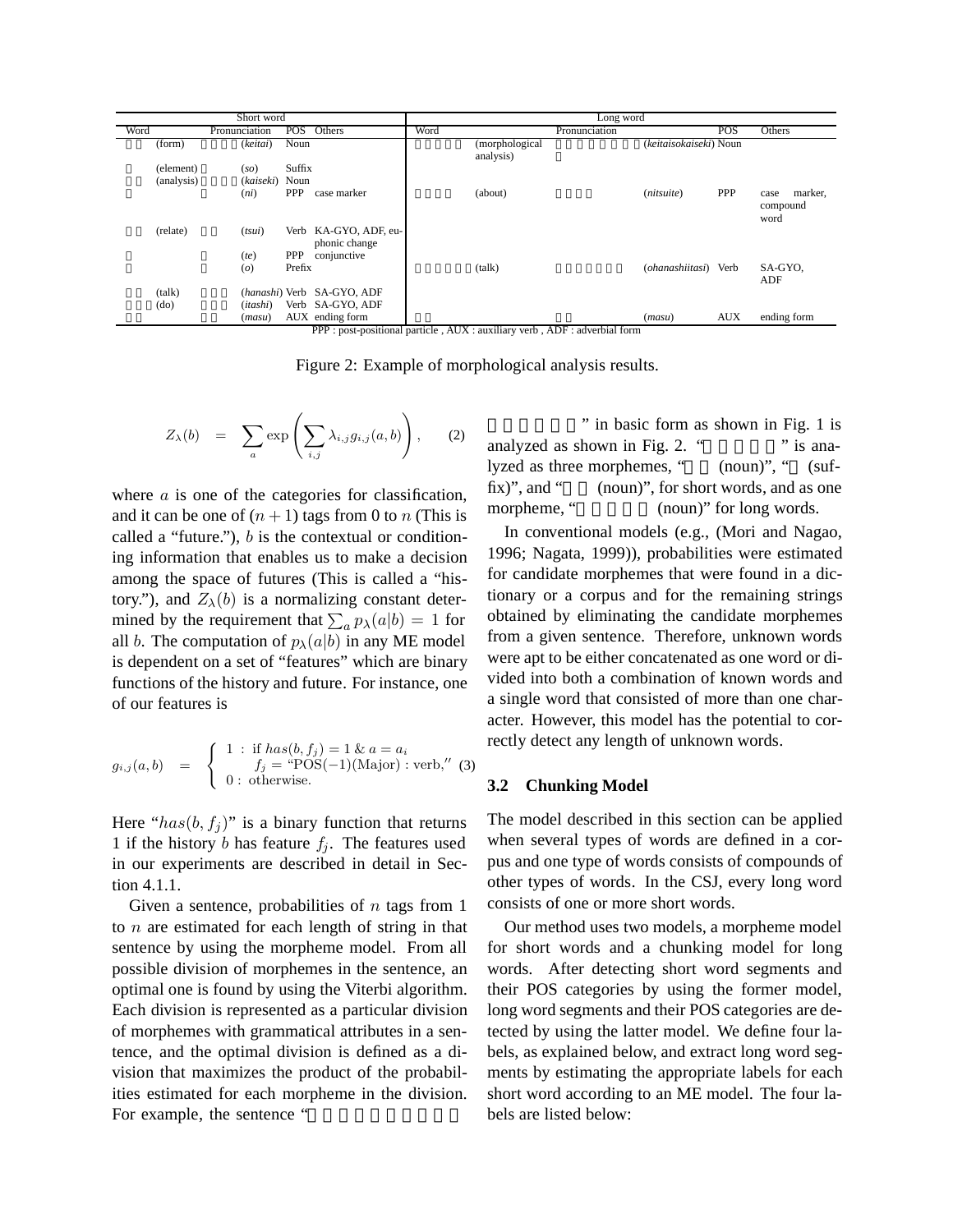- **Ba:** Beginning of a long word, and the POS category of the long word agrees with the short word.
- **Ia:** Middle or end of a long word, and the POS category of the long word agrees with the short word.
- **B:** Beginning of a long word, and the POS category of the long word does not agree with the short word.
- **I:** Middle or end of a long word, and the POS category of the long word does not agree with the short word.

A label assigned to the leftmost constituent of a long word is "Ba" or "B". Labels assigned to other constituents of a long word are "Ia", or "I". For example, the short words shown in Fig. 2 are labeled as shown in Fig. 3. The labeling is done deterministically from the beginning of a given sentence to its end. The label that has the highest probability as estimated by an ME model is assigned to each short word. The model is represented by Eq. (1). In Eq. (1), *a* can be one of four labels. The features used in our experiments are described in Section 4.1.2.

| Short word |            |       | Long word |            |
|------------|------------|-------|-----------|------------|
| Word       | <b>POS</b> | Label | Word      | POS        |
|            | Noun       | Ba    |           | Noun       |
|            | Suffix     |       |           |            |
|            | Noun       | Ia    |           |            |
|            | <b>PPP</b> | Ba    |           | <b>PPP</b> |
|            | Verb       |       |           |            |
|            | <b>PPP</b> | Iа    |           |            |
|            | Prefix     | B     |           | Verb       |
|            | Verb       | Ia    |           |            |
|            | Verb       | Ia    |           |            |
|            | <b>AUX</b> | Ba    |           | AUX        |

PPP : post-positional particle , AUX : auxiliary verb

Figure 3: Example of labeling.

When a long word that does not include a short word that has been assigned the label "Ba" or "Ia", this indicates that the word's POS category differs from all of the short words that constitute the long word. Such a word must be estimated individually. In this case, we estimate the POS category by using transformation rules. The transformation rules are automatically acquired from the training corpus by extracting long words with constituents, namely short words, that are labeled only "B" or "I". A rule is constructed by using the extracted long word and the adjacent short words on its left and right. For example, the rule shown in Fig. 4 was acquired in our experiments. The middle division of the consequent part represents a long word "" (auxiliary verb), and it consists of two short words " " (post-positional particle) and " " (verb). If several different rules have the same antecedent part, only the rule with the highest frequency is chosen. If no rules can be applied to a long word segment, rules are generalized in the following steps.

- 1. Delete posterior context
- 2. Delete anterior and posterior contexts
- 3. Delete anterior and posterior contexts and lexical entries.

If no rules can be applied to a long word segment in any step, the POS category noun is assigned to the long word.

### **4 Experiments and Discussion**

#### **4.1 Experimental Conditions**

In our experiments, we used 744,204 short words and 618,538 long words for training, and 63,037 short words and 51,796 long words for testing. Those words were extracted from one tenth of the CSJ that already had been manually tagged. The training corpus consisted of 319 speeches and the test corpus consisted of 19 speeches.

Transcription consisted of basic form and pronunciation, as shown in Fig. 1. Speech sounds were faithfully transcribed as pronunciation, and also represented as basic forms by using *kanji* and *hiragana* characters. Lines beginning with numerical digits are time stamps and represent the time it took to produce the lines between that time stamp and the next time stamp. Each line other than time stamps represents a *bunsetsu*. In our experiments, we used only the basic forms. Basic forms were tagged with several types of labels such as fillers, as shown in Table 1. Strings tagged with those labels were handled according to rules as shown in the rightmost columns in Table 1.

Since there are no boundaries between sentences in the corpus, we selected the places in the CSJ that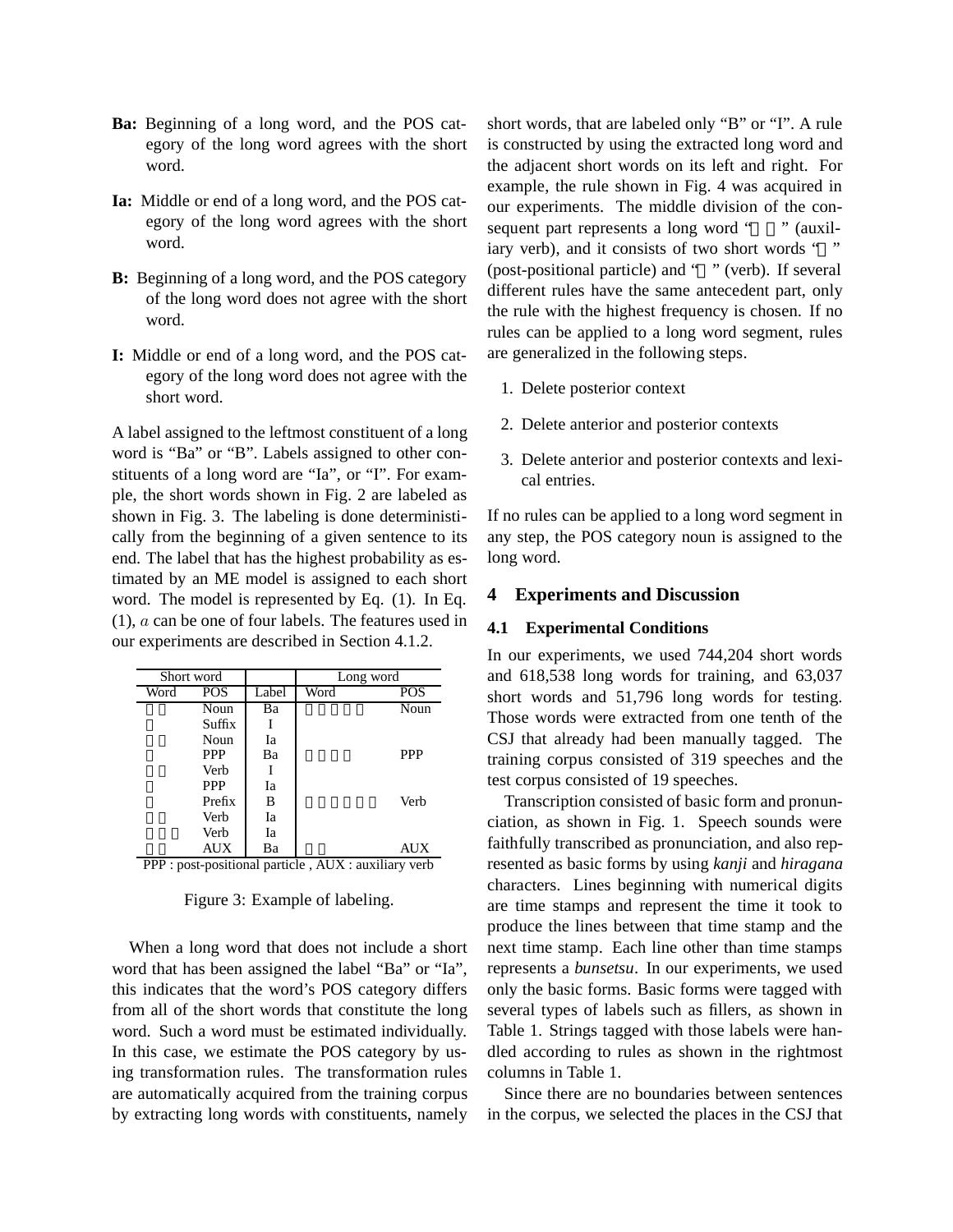

Figure 4: Example of transformation rules.

Table 1: Type of labels and their handling.

| Type of Labels                                                     | Example                    | Rules                               |
|--------------------------------------------------------------------|----------------------------|-------------------------------------|
| Fillers                                                            | Œ                          | delete all                          |
| <b>Disfluencies</b>                                                | (D<br>(D2)                 | delete all                          |
| confidence<br>N <sub>0</sub><br>in<br>transcription                | $\overline{()}$            | leave a candidate                   |
| Entirely                                                           | (?)                        | delete all                          |
| Several can-<br>didates exist                                      | (                          | leave the former<br>candidate       |
| Citation on sound or<br>words                                      | (M<br>(M                   | leave a candidate                   |
| Foreign, archaic, or<br>dialect words                              | <b>O</b>                   | leave a candidate                   |
| Personal name, dis-<br>criminating words,<br>and slander           | (R                         | leave a candidate                   |
| Letters<br>and<br>their<br>pronunciation<br>in<br>katakana strings | :EU)<br>(A                 | the<br>former<br>leave<br>candidate |
| Strings that cannot<br>be written in kanji<br>characters           | (K<br>(F<br>$\ddot{\cdot}$ | leave the latter can-<br>didate     |

are automatically detected as pauses of 500 ms or longer and then designated them as sentence boundaries. In addition to these, we also used utterance boundaries as sentence boundaries. These are automatically detected at places where short pauses (shorter than 200 ms but longer than 50 ms) follow the typical sentence-ending forms of predicates such as verbs, adjectives, and copula.

### **4.1.1 Features Used by Morpheme Models**

In the CSJ, *bunsetsu* boundaries, which are phrase boundaries in Japanese, were manually detected. Fillers and disfluencies were marked with the labels (F) and (D). In the experiments, we eliminated fillers and disfluencies but we did use their positional information as features. We also used as features, *bunsetsu* boundaries and the labels (M), (O), (R), and (A), which were assigned to particular morphemes such as personal names and foreign words. Thus, the input sentences for training and testing were character strings without fillers and disfluencies, and both boundary information and various labels were attached to them. Given a sentence, for every string within a *bunsetsu* and every string appearing in a dictionary, the probabilities of *a* in Eq. (1) were estimated by using the morpheme model. The output was a sequence of morphemes with grammatical attributes, as shown in Fig. 2. We used the POS categories in the CSJ as grammatical attributes. We obtained 14 major POS categories for short words and 15 major POS categories for long words. Therefore,  $a$  in Eq. (1) can be one of 15 tags from 0 to 14 for short words, and it can be one of 16 tags from 0 to 15 for long words.

| Table 2: Features.       |                               |                                    |  |  |
|--------------------------|-------------------------------|------------------------------------|--|--|
| Number                   | Feature Type<br>Feature value |                                    |  |  |
|                          |                               | (Number of value) (Short:Long)     |  |  |
| ī                        | String(0)                     | (113, 474: 117, 002)               |  |  |
| $\overline{c}$           | String $(-1)$                 | (17,064:32,037)                    |  |  |
| $\overline{3}$           | Substring(0)(Left1)           | (2,351:2,375)                      |  |  |
| $\overline{\mathcal{L}}$ | Substring(0)(Right1)          | (2,148:2,171)                      |  |  |
| 5                        | Substring(0)(Left2)           | (30,684:31,456)                    |  |  |
| 6                        | Substring(0)(Right2)          | (25, 442: 25, 541)                 |  |  |
| 7                        | Substring(-1)(Left1)          | (2,160:2,088)                      |  |  |
| 8                        | Substring $(-1)$ (Right1)     | (1,820:1,675)                      |  |  |
| 9                        | Substring $(-1)$ (Left2)      | (11,025:12,875)                    |  |  |
| 10                       | Substring(-1)(Right2)         | (10, 439: 13, 364)                 |  |  |
| 11                       | Dic(0)(Major)                 | Noun, Verb, Adjective,  Unde-      |  |  |
|                          |                               | fined $(15:16)$                    |  |  |
| 12                       | Dic(0)(Minor)                 | Common noun, Topic marker, Ba-     |  |  |
|                          |                               | sic form $(75:71)$                 |  |  |
| 13                       | Dic(0)(Major&Minor)           | Noun&Common_noun,                  |  |  |
|                          |                               | Verb&Basic_form, (246:227)         |  |  |
| 14                       | $Dic(-1)(Minor)$              | Common noun, Topic marker, Ba-     |  |  |
|                          |                               | sic form. $(16:16)$                |  |  |
| 15                       | $POS(-1)$                     | Noun, Verb, Adjective, (14:15)     |  |  |
| 16                       | Length(0)                     | $1, 2, 3, 4, 5, 6$ or more $(6.6)$ |  |  |
| 17                       | $Length(-1)$                  | $1, 2, 3, 4, 5, 6$ or more $(6:6)$ |  |  |
| 18                       | TOC(0)(Beginning)             | Hiragana,<br>Number.<br>Kanji,     |  |  |
|                          |                               | Katakana, Alphabet (5:5)           |  |  |
| 19                       | $TOC(0)$ (End)                | Hiragana,<br>Number.<br>Kanji,     |  |  |
|                          |                               | Katakana, Alphabet (5:5)           |  |  |
| 20                       | TOC(0)(Transition)            | Kanji→Hiragana,                    |  |  |
|                          |                               | Number→Kanji,                      |  |  |
|                          |                               | Katakana→Kanji, (25:25)            |  |  |
| 21                       | $TOC(-1)(End)$                | Number,<br>Kanji,<br>Hiragana,     |  |  |
|                          |                               | Katakana, Alphabet (5:5)           |  |  |
| 22                       | TOC(-1)(Transition)           | Kanji → Hiragana,                  |  |  |
|                          |                               | Number→Kanji,                      |  |  |
|                          |                               | Katakana→ Kanji, (16:15)           |  |  |
| 23                       | Boundary                      | Bunsetsu(Beginning),<br>Bun-       |  |  |
|                          |                               | setsu(End),<br>Label(Beginning),   |  |  |
|                          |                               | Label(End), $(4:4)$                |  |  |
| 24                       | Comb(1,15)                    | (74, 602:59, 140)                  |  |  |
| 25                       | Comb(1,2,15)                  | (141, 976: 136, 334)               |  |  |
| 26                       | Comb(1, 13, 15)               | (78, 821: 61, 813)                 |  |  |
| 27                       | Comb(1,2,13,15)               | (156, 187: 141, 442)               |  |  |
| 28                       | Comb(11,15)                   | (209:230)                          |  |  |
| 29                       | Comb(12,15)                   | (733:682)                          |  |  |
| 30                       | Comb(13,15)                   | (1,549:1,397)                      |  |  |
| 31                       | Comb(12,14)                   | (730:675)                          |  |  |

The features we used with morpheme models in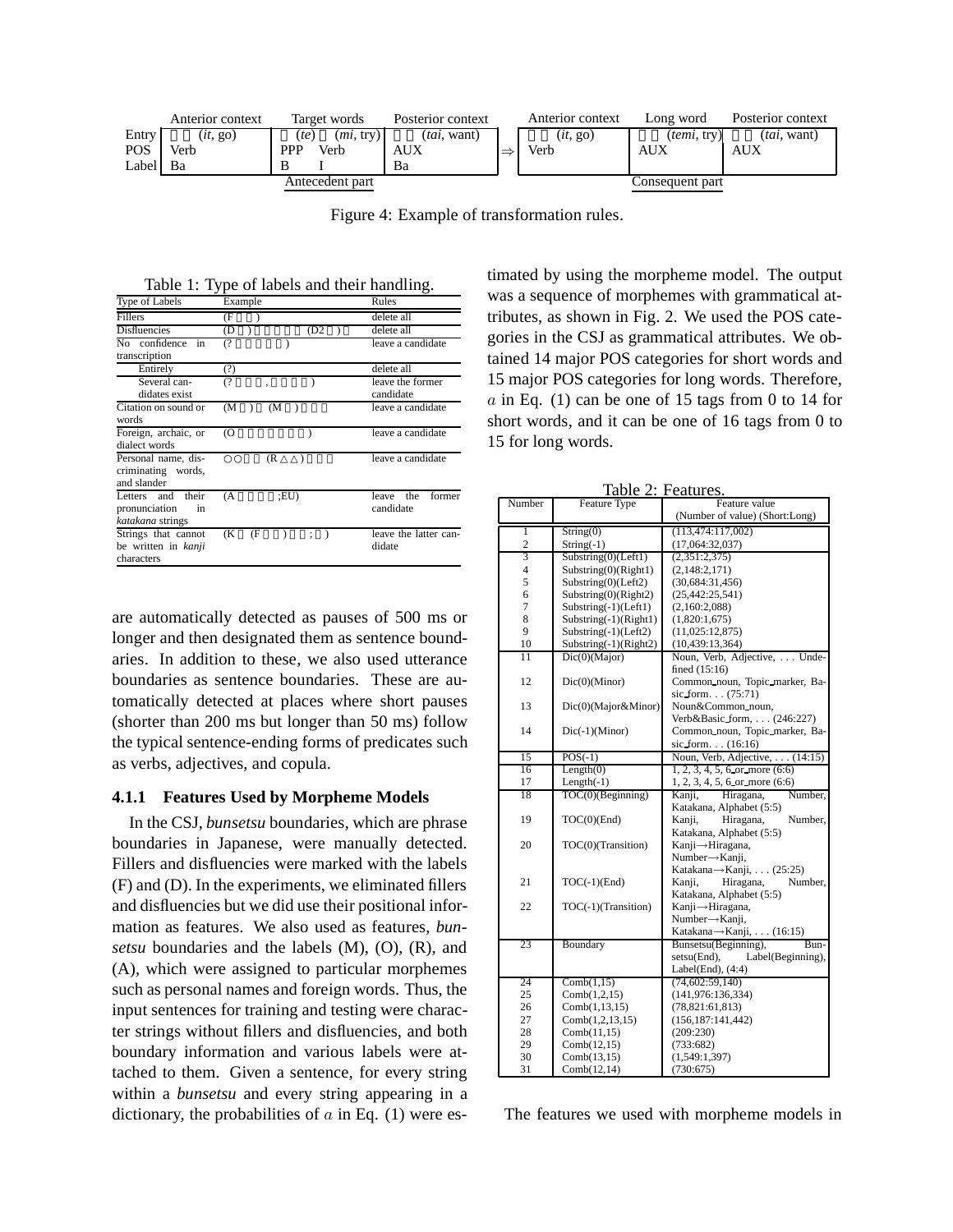our experiments are listed in Table 2. Each feature consists of a type and a value, which are given in the rows of the table, and it corresponds to *j* in the function  $g_{i,j}(a, b)$  in Eq. (1). The notations "(0)" and "(-1)" used in the feature-type column in Table 2 respectively indicate a target string and the morpheme to the left of it. The terms used in the table are basically as same as those that Uchimoto et al. used (Uchimoto et al., 2002). The main difference is the following one:

**Boundary:** Bunsetsu boundaries and positional information of labels such as fillers. "(Beginning)" and "(End)" in Table 2 respectively indicate whether the left and right side of the target strings are boundaries.

We used only those features that were found three or more times in the training corpus.

### **4.1.2 Features Used by a Chunking Model**

We used the following information as features on the target word: a word and its POS category, and the same information for the four closest words, the two on the left and the two on the right of the target word. Bigram and trigram words that included a target word plus bigram and trigram POS categories that included the target word's POS category were used as features. In addition, bunsetsu boundaries as described in Section 4.1.1 were used. For example, when a target word was " " in Fig. 3, " ", "  $\cdots$ , ", " ", "Suffix", "Noun", "PPP", "Verb", "PPP",  $\alpha$  & ", " & ", " & & ", " & & ", "Noun&PPP", "PPP&Verb", "Suffix&Noun&PPP", "PPP&Verb&PPP", and "Bunsetsu(Beginning)" were used as features.

### **4.2 Results and Discussion**

### **4.2.1 Experiments Using Morpheme Models**

Results of the morphological analysis obtained by using morpheme models are shown in Table 3 and 4. In these tables, OOV indicates Out-of-Vocabulary rates. Shown in Table 3, OOV was calculated as the proportion of words not found in a dictionary to all words in the test corpus. In Table 4, OOV was calculated as the proportion of word and POS category pairs that were not found in a dictionary to all pairs in the test corpus. *Recall* is the percentage of morphemes in the test corpus for which the segmentation and major POS category were identified correctly. *Precision* is the percentage of all morphemes identified by the system that were identified correctly. The *F-measure* is defined by the following equation.

$$
F-measure = \frac{2 \times Recall \times Precision}{Recall + Precision}
$$

| Word  | Recall           | Precision        |       | oov         |
|-------|------------------|------------------|-------|-------------|
| Short | 97.47%           | 97.62%           | 97.54 | 1.66%       |
|       | 62.553<br>99.23% | 62,553<br>99.11% | 99.17 | 0%          |
| Long  | 96.72%           | 95.70%           |       | 96.21 5.81% |
|       | 99.05%           | 98.58%           | 98.81 | 0%          |

Table 4: Accuracies of word segmentation and POS tagging.

| Word  | Recall | Precision        |       | ററ          |
|-------|--------|------------------|-------|-------------|
| Short | 95.72% | 95.86%           |       | 95.79 2.64% |
|       | 97.57% | 61,505<br>97.45% | 97.51 | 0%          |
| Long  | 94.71% | 93.72%           | 94.21 | 6.93%       |
|       | 97.30% | 96.83%           | 97.06 | 0%          |

Tables 3 and 4 show that accuracies would improve significantly if no words were unknown. This indicates that all morphemes of the CSJ could be analyzed accurately if there were no unknown words. The improvements that we can expect by detecting unknown words and putting them into dictionaries are about 1.5 in F-measure for detecting word segments of short words and 2.5 for long words. For detecting the word segments and their POS categories, for short words we expect an improvement of about 2 in F-measure and for long words 3.

Next, we discuss accuracies obtained when unknown words existed. The OOV for long words was 4% higher than that for short words. In general, the higher the OOV is, the more difficult detecting word segments and their POS categories is. However, the difference between accuracies for short and long words was about 1% in recall and 2% in precision, which is not significant when we consider that the difference between OOVs for short and long words was 4%. This result indicates that our morpheme models could detect both known and unknown words accurately, especially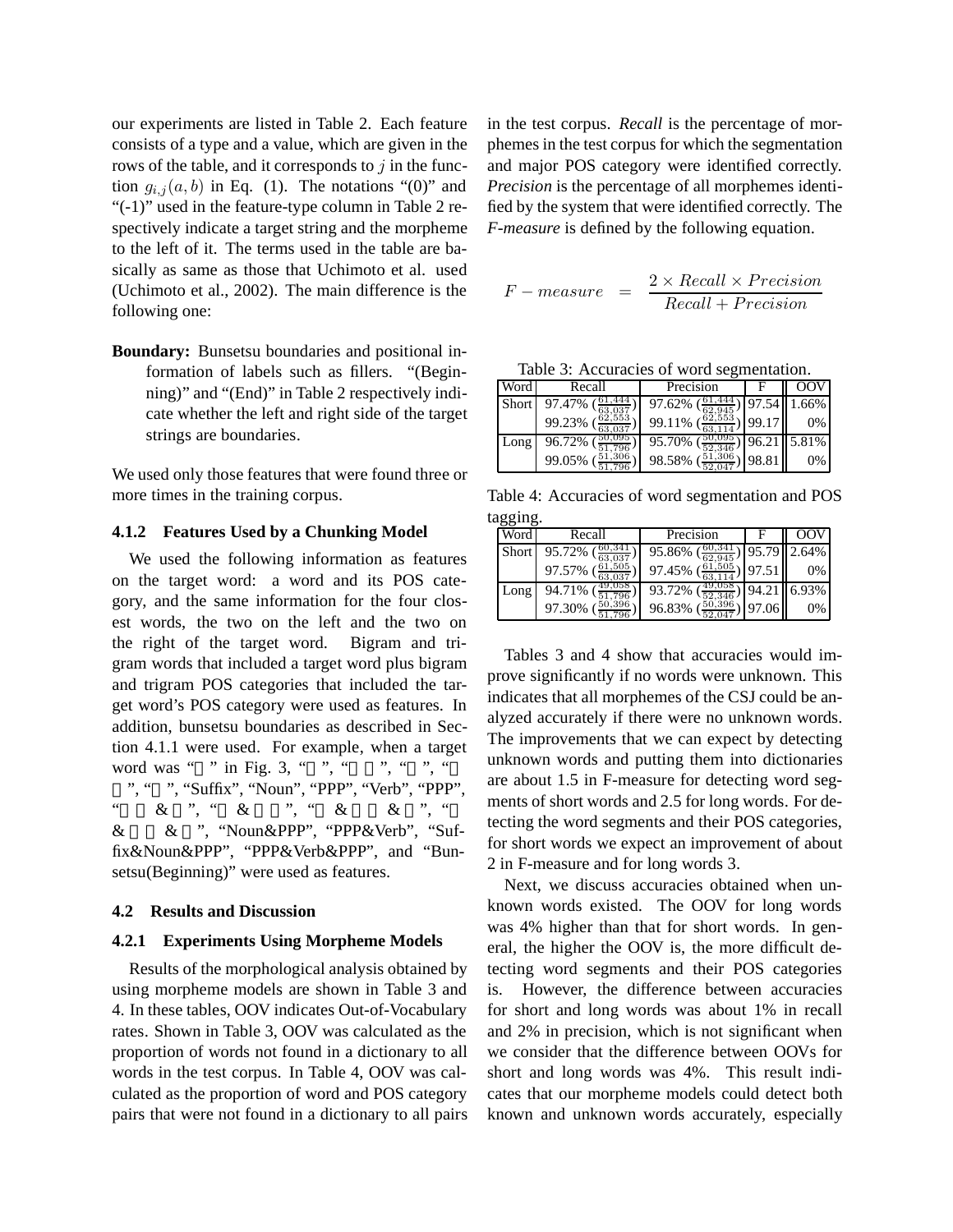long words. Therefore, we investigated the recall of unknown words in the test corpus, and found that 55.7% (928/1,667) of short word segments and 74.1% (2,660/3,590) of long word segments were detected correctly. In addition, regarding unknown words, we also found that 47.5% (791/1,667) of short word segments plus their POS categories and 67.3% (2,415/3,590) of long word segments plus their POS categories were detected correctly. The recall of unknown words was about 20% higher for long words than for short words. We believe that this result mainly depended on the difference between short words and long words in terms of the definitions of compound words. A compound word is defined as one word when it is based on the definition of long words; however it is defined as two or more words when it is based on the definition of short words. Furthermore, based on the definition of short words, a division of compound words depends on its context. More information is needed to precisely detect short words than is required for long words. Next, we extracted words that were detected by the morpheme model but were not found in a dictionary, and investigated the percentage of unknown words that were completely or partially matched to the extracted words by their context. This percentage was 77.6% (1,293/1,667) for short words, and 80.6% (2,892/3,590) for long words. Most of the remaining unknown words that could not be detected by this method are compound words. We expect that these compounds can be detected during the manual examination of those words for which the morpheme model estimated a low probability, as will be shown later.

The recall of unknown words was lower than that of known words, and the accuracy of automatic morphological analysis was lower than that of manual morphological analysis. As previously stated, to improve the accuracy of the whole corpus we take a semi-automatic approach. We assume that the smaller the probability is for an output morpheme estimated by a model, the more likely the output morpheme is wrong, and we examine output morphemes in ascending order of their probabilities. We investigated how much the accuracy of the whole corpus would increase. Fig. 5 shows the relationship between the percentage of output morphemes whose probabilities exceed a threshold and their



Figure 5: Partial analysis.

precision. In this figure, "short without UKW", "long\_without\_UKW ", "short\_with\_UKW", and "long with UKW" represent the precision for short words detected assuming there were no unknown words, precision for long words detected assuming there were no unknown words, precision of short words including unknown words, and precision of long words including unknown words, respectively. When the output rate in the horizontal axis increases, the number of low-probability morphemes increases. In all graphs, precisions monotonously decrease as output rates increase. This means that tagging errors can be revised effectively when morphemes are examined in ascending order of their probabilities.

Next, we investigated the relationship between the percentage of morphemes examined manually and the precision obtained after detected errors were revised. The result is shown in Fig. 6. Precision represents the precision of word segmentation and POS tagging. If unknown words were detected and put into a dictionary by the method described in the fourth paragraph of this section, the graph line for short words would be drawn between the graph lines "short\_without\_UKW" and "short\_with\_UKW", and the graph line for long words would be drawn between the graph lines "long without UKW" and "long\_with\_UKW". Based on test results, we can expect better than 99% precision for short words and better than 97% precision for long words in the whole corpus when we examine 10% of output mor-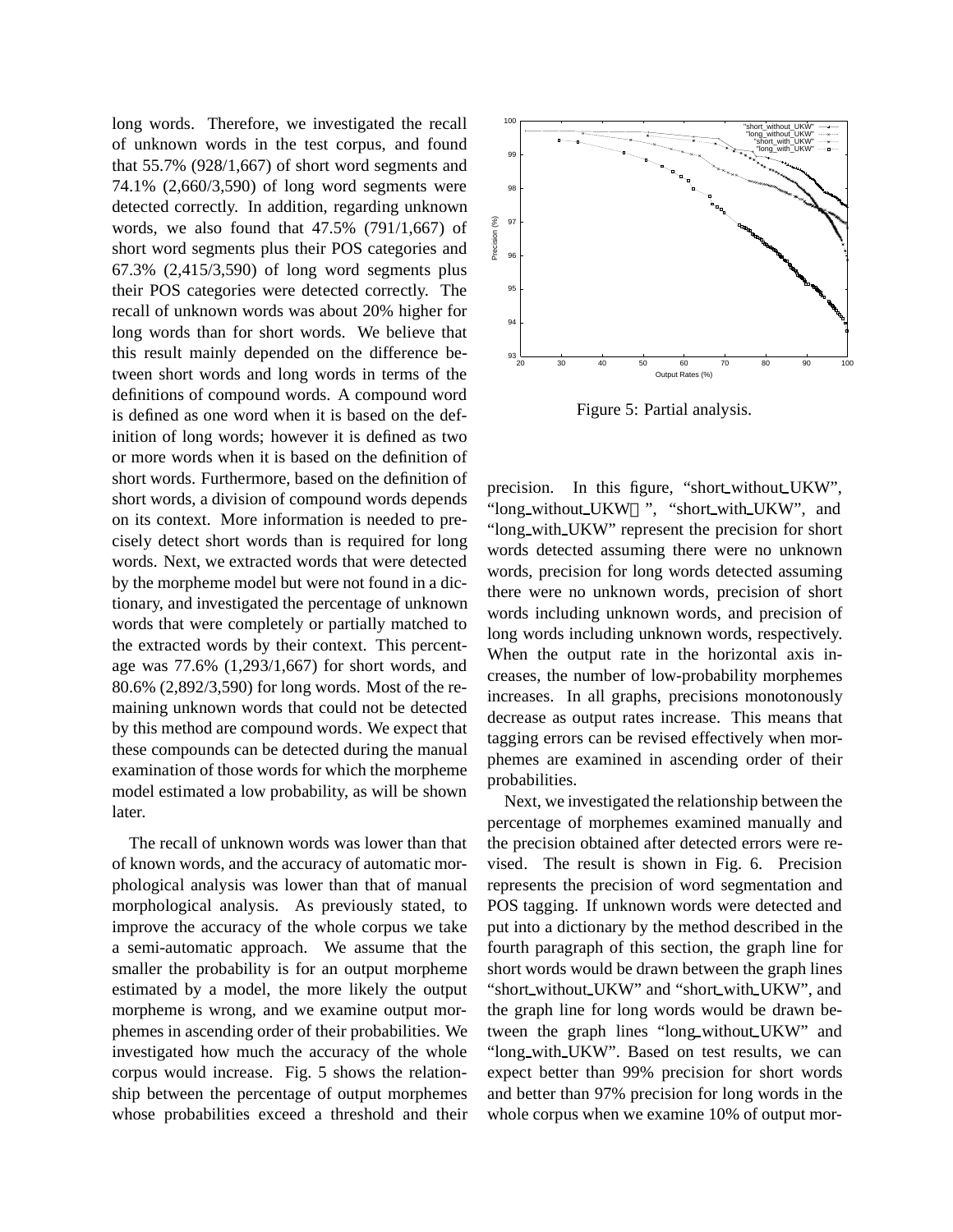

Figure 6: Relationship between the percentage of morphemes examined manually and precision obtained after revising detected errors (when morphemes with probabilities under threshold and their adjacent morphemes are examined).



Figure 7: Relationship between percentage of morphemes examined manually and error rate of examined morphemes.

phemes in ascending order of their probabilities.

Finally, we investigated the relationship between percentage of morphemes examined manually and the error rate for all of the examined morphemes. The result is shown in Fig. 7. We found that about 50% of examined morphemes would be found as errors at the beginning of the examination and about 20% of examined morphemes would be found as errors when examination of 10% of the whole corpus was completed. When unknown words were detected and put into a dictionary, the error rate decreased; even so, over 10% of examined morphemes would be found as errors.

## **4.2.2 Experiments Using Chunking Models**

Results of the morphological analysis of long words obtained by using a chunking model are shown in Table 5 and 6. The first and second lines

Table 5: Accuracies of long word segmentation.

| Model        | Recall       | Precision |       |
|--------------|--------------|-----------|-------|
|              | Morph 96.72% | 95.70%    | 96.21 |
| Chunk        | 97.65%       | 97.41%    | 97.54 |
| <b>Chunk</b> | 98.84%       | 98.66%    | 98.75 |

Table 6: Accuracies of long word segmentation and POS tagging.

| ັ<br>ັ               |                  |                  |       |  |
|----------------------|------------------|------------------|-------|--|
| Model                | Recall           | Precision        | F     |  |
| Morph                | 94.71%           | 93.72%           | 94.21 |  |
| Chunk                | 95.59%<br>51.796 | 95.38%           | 95.49 |  |
| Chunk                | 98.56%           | 98.39%           | 98.47 |  |
| Chunk w/o TR         | 47,968<br>92.61% | 47,968<br>92.40% | 92.51 |  |
| transformation rules |                  |                  |       |  |

: transformation rules

show the respective accuracies obtained when OOVs were 5.81% and 6.93%. The third lines show the accuracies obtained when we assumed that the OOV for short words was 0% and there were no errors in detecting short word segments and their POS categories. The fourth line in Table 6 shows the accuracy obtained when a chunking model without transformation rules was used.

The accuracy obtained by using the chunking model was one point higher in F-measure than that obtained by using the morpheme model, and it was very close to the accuracy achieved for short words. This result indicates that errors newly produced by applying a chunking model to the results obtained for short words were slight, or errors in the results